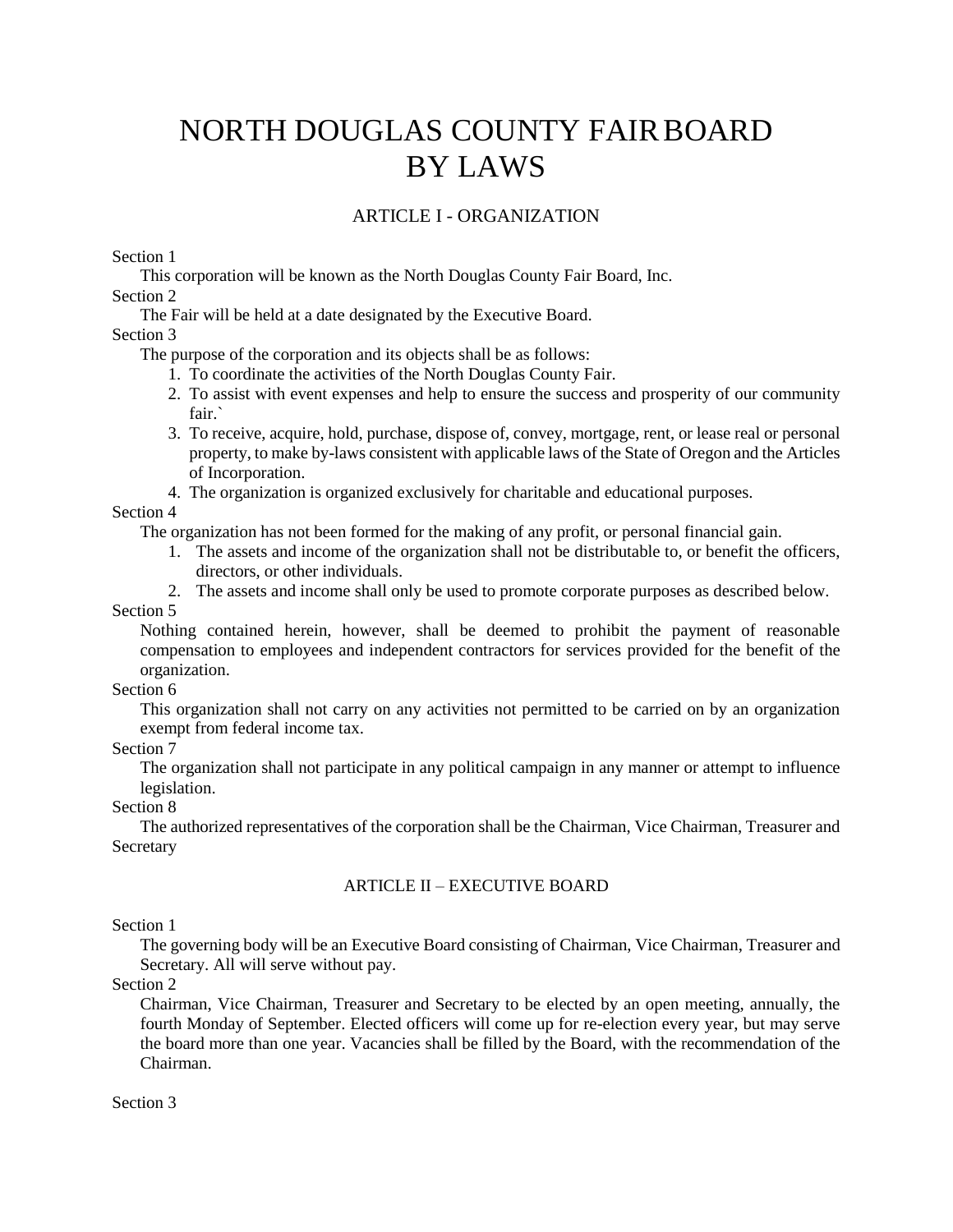The Executive Board shall have the complete management of the affairs of the corporation, including, but not limited to the following:

- 1. General supervision of the Fair.
- 2. Set date of the Fair.
- 3. To have the power to act on any emergency business.
- 4. Appoint committees.
- 5. To set up the rules and regulations pertaining to the exhibits and premiums.
- 6. Purchase, sell, lease, mortgage, and generally conduct the business of the corporation in regard to all matters concerning real and personal property.
- 7. Invest the funds of the corporation in such a matter as they deem for the best purpose of the corporation.
- 8. May borrow money on such terms and conditions as deemed feasible from banks or other commercial sources, or from members, or from themselves.
- 9. The decisions of the Executive Committee shall be final.

## ARTICLE III – OFFICERS DUTIES

#### Section 1

The duties of the Chairman are:

- 1. To preside at all meetings.
- 2. To appoint the Directors.
- 3. To attend Committee meetings.
- 4. To supervise all activities each day of the Fair.
- 5. To appoint all Committee Chairmen. Each Chairman to appoint their own Committee.
- 6. To sign checks in the absence of the Treasurer.
- 7. The Chairman shall be the official executive officer of the Corporation with power to execute on behalf of the corporation all notes, checks, drafts, or other orders for the disbursement of funds and shall perform such other duties as customarily appertain to the office of Chairman as directed to perform, by the resolution of the Board of Directors.

## Section 2

The duties of the Vice Chairman are:

- 1. To preside at meetings in the absence of the Chairman.
- 2. To assist the Chairman in his duties, and act for him in his absence.

# Section 3

The duties of the Secretary are:

- 1. Attend all meetings.
- 2. Take minutes of the meetings.
- 3. Preserve the minutes and records of the Fair.
- 4. Maintain a current list of members.
- 5. Give a general report at an annual meeting in September, including departmental breakdown.

## Section 4

The duties of the Treasurer are:

- 1. The treasurer shall have the custody of all of the funds, securities, valuable papers, and other assets from the corporation's bank accounts
- 2. Provide a financial statement at each meeting.
- 3. Sign all checks.
- 4. Keep track of all monies pertaining to the Fair.
- 5. Give a financial report at the open meeting in September.
- 6. File reports with, and disburse funds to, the appropriate State and Federal agencies in a timely manner, as required. These include Form CT-12 with the State Department of Justice, the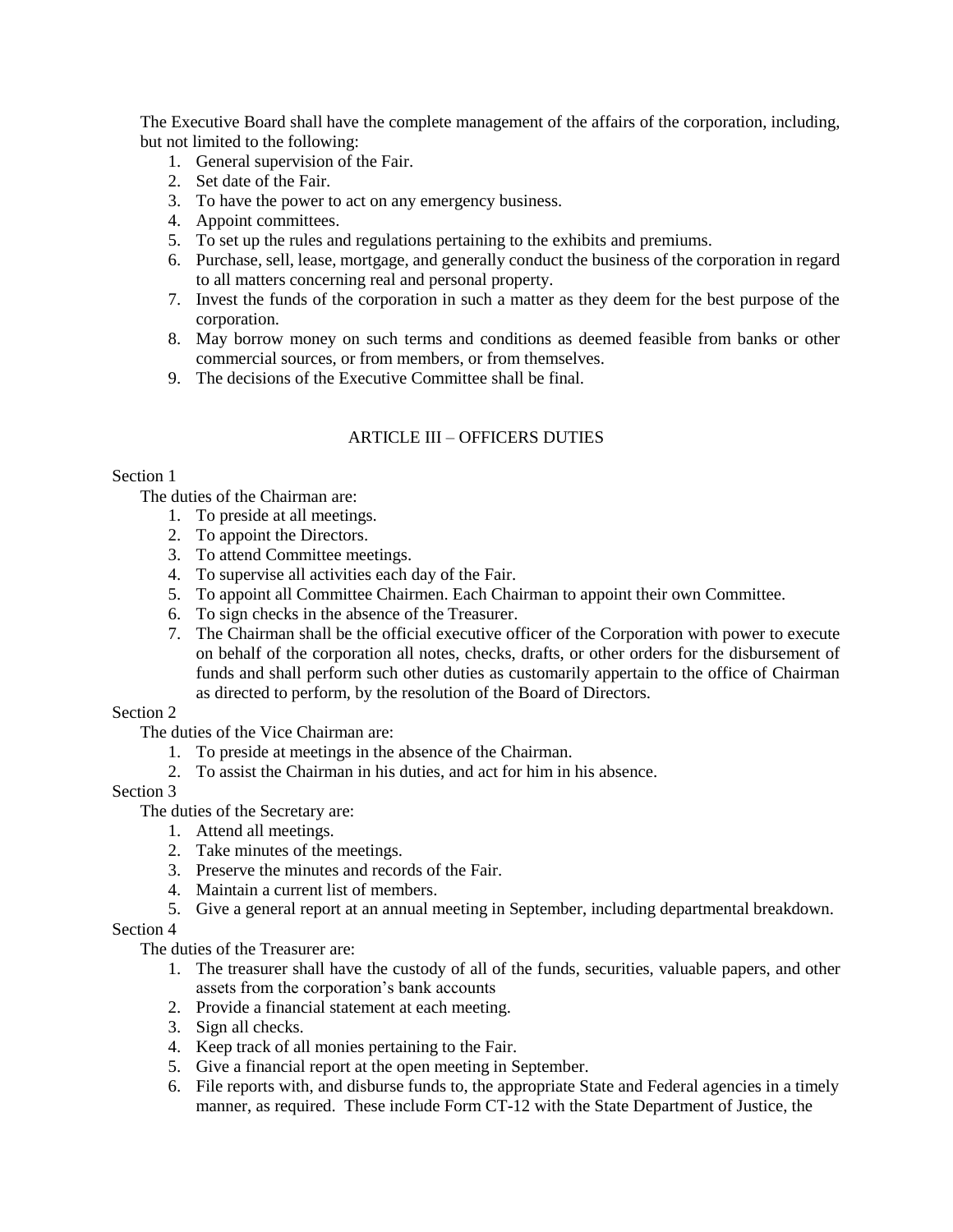Annual Report with the Secretary of State Corporation Division, Form 990-N with the IRS and, if required, Form 990-T with the IRS.

## ARTICLE IV – DIRECTORS

Section 1

The number of Directors may vary by year and need. Directors are to be appointed by the Chairman and will all serve without pay.

Section 2

Any Departmental Director will have the authority to appoint a co-chairman if the need arises and the appointed assistant will take an active part and share the same responsibilities as the director.

#### ARTICLE V – MEETINGS

#### Section 1

Meeting date for the Fair Board will be the fourth Monday of each month. Special meetings may be held at any time when called for by the Chair or a majority of Board members.

Section 2

The organization shall have meetings located at Drain Civic Center, meeting room, and at such other places as shall be designated by the board of directors from time to time by resolution.

Section 3

All regular meeting shall be open to the general public.

#### ARTICLE VI – VOTING

Section 1

A majority of the four Executive Board members constitutes a quorum. In absence of a quorum, no formal action shall be taken except to adjourn the meeting to a subsequent date.

Section 2

Passage of a motion requires a simple majority.

Section 3

Voting to be oral unless decided differently by the Chairman.

Section 4

Each person in the governing body will be entitled to one vote.

#### ARTICLE VII – CONFLICT OF INTEREST

#### Section 1

Any member of the board who has a financial, personal, or official interest in, or conflict (or appearance of a conflict) with any matter pending before the Board, of such nature that it prevents or may prevent that member from acting on the matter in an impartial manner, will offer to the Board to voluntarily excuse him/herself if necessary in order to refrain from discussion and voting on said item.

## ARTICLE VIII – FISCAL POLICIES

Section 1

The fiscal year of the board shall be January 1 to December 31.

Section 2

Upon dissolution of the organization, assets shall be distributed for one or more exempt purposes with the meaning of Section 501 (c)(3) of the Internal Revenue Code, or corresponding section of any future